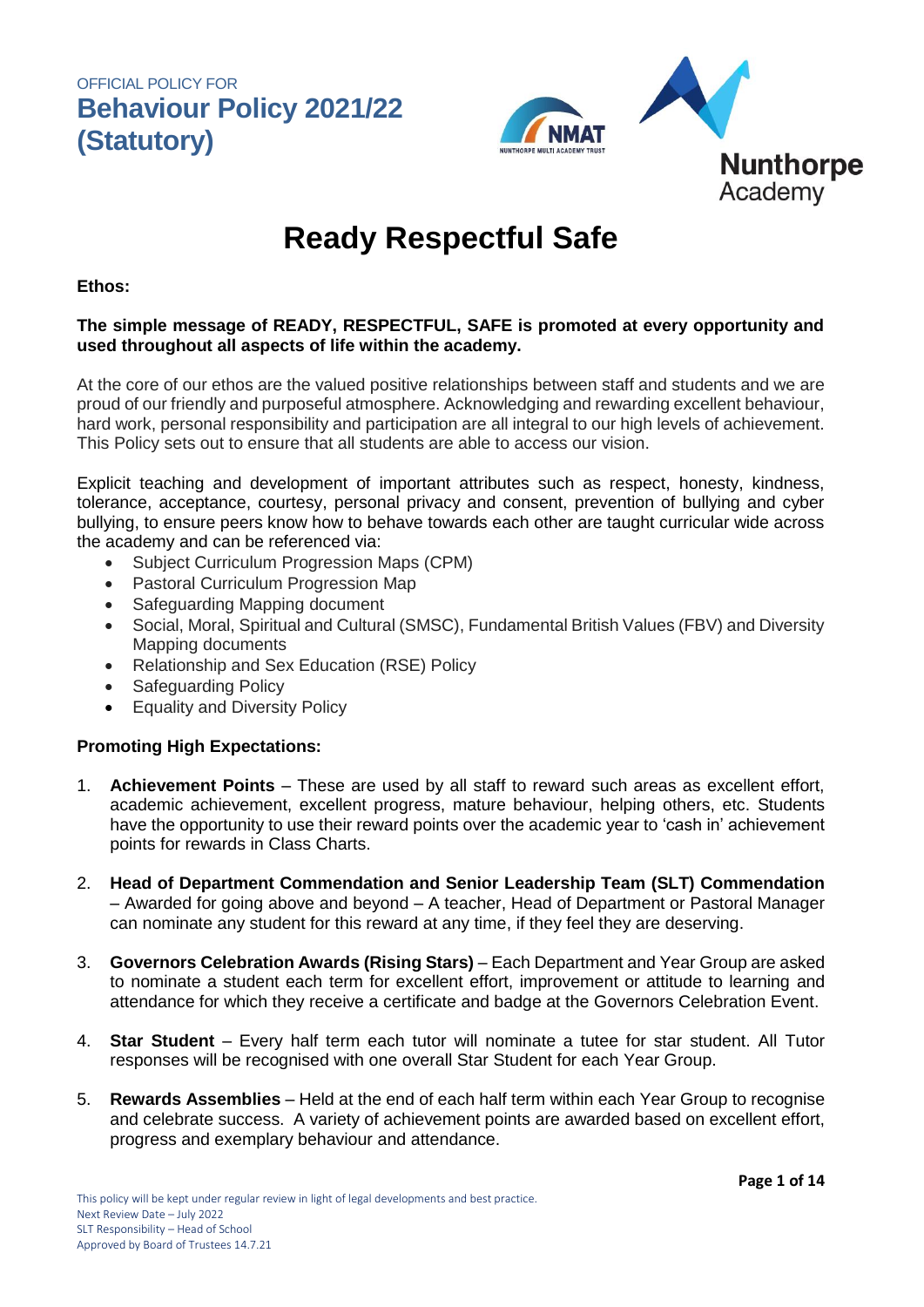

- 6. **Attendance/Punctuality Awards (maintaining expected attendance above 96%)**  Separate awards are given for excellent attendance and punctuality, and in recognition of student improvement.
- 7. **100% attendance reward** Termly and end of year.
- 8. **Communication with parents/carers** All members of staff are encouraged to communicate via Class Charts to celebrate the successes of their students at the academy. Annual Parental Review Evenings (PRE) are held for each year group with their subject teachers to discuss positives and any areas for development to ensure the student is reaching or exceeding their potential. Parents/carers are encouraged to contact their child's subject teacher or relevant member of staff directly whenever they have a concern rather than waiting until a PRE.
- 9. **Student Council and Student Voice** The academy's student council contributes to the day to day running of aspects of the academy. They are given opportunities to contribute to new systems, identify needs and act as role models for the whole academy community. All students are encouraged to be a part of this team or contribute their views via regular student surveys.
- 10. **In the Classroom**  All staff are committed to providing a supportive atmosphere, based on mutual respect and improving motivation and confidence levels by the sensitive use of verbal praise and constructive written feedback in subject books. All students fulfilling our expectations of being ready for learning and fully equipped will receive 2 achievement points per lesson.

### **Focused Strategies to support Positive Behaviour:**

A range of strategies are in place to encourage students to develop mature and responsible learning behaviours which allow all students to achieve their potential, academically, socially and emotionally.

- 1. **Seating Plans**: Seating plans are used to ensure that learning is optimised through targeted supported peer arrangements.
- 2. **Behaviour Points on Class Charts**: Staff are required to log behavioural incidents on the academy database (Class Charts) so that patterns of behaviour can be monitored and parents/carers can be informed (where necessary) with appropriate reformative action being taken. These will be logged as Verbal Warning (VW); N1, N2, N3.
- 3. **Whole Academy Detention**: A student may be required to attend a whole academy detention for 60 minutes (3:00pm – 4:00pm). The student and parent/carer will usually be given 24 hours' notice of a detention via Class Charts. Failure to attend the whole academy detention or failure to comply with the expectations in the detention will result in a day in Isolated Learning.
- 4. **Behaviour For Learning (BFL)**: If a student has worked through the verbal warning, and the N1 – N3 section and fails to comply, BFL will be called to remove the student from the room and place them in Isolated Learning for the remainder of the day until 4:00pm.
- 5. **Isolated Learning:** A student may be required to spend time in Isolated Learning. This sanction is used if a student is removed by BFL from a lesson or demonstrates the behaviour noted in the Behaviours and Sanctions grid below. Isolated Learning runs from 9.10am to 4:00pm. Whilst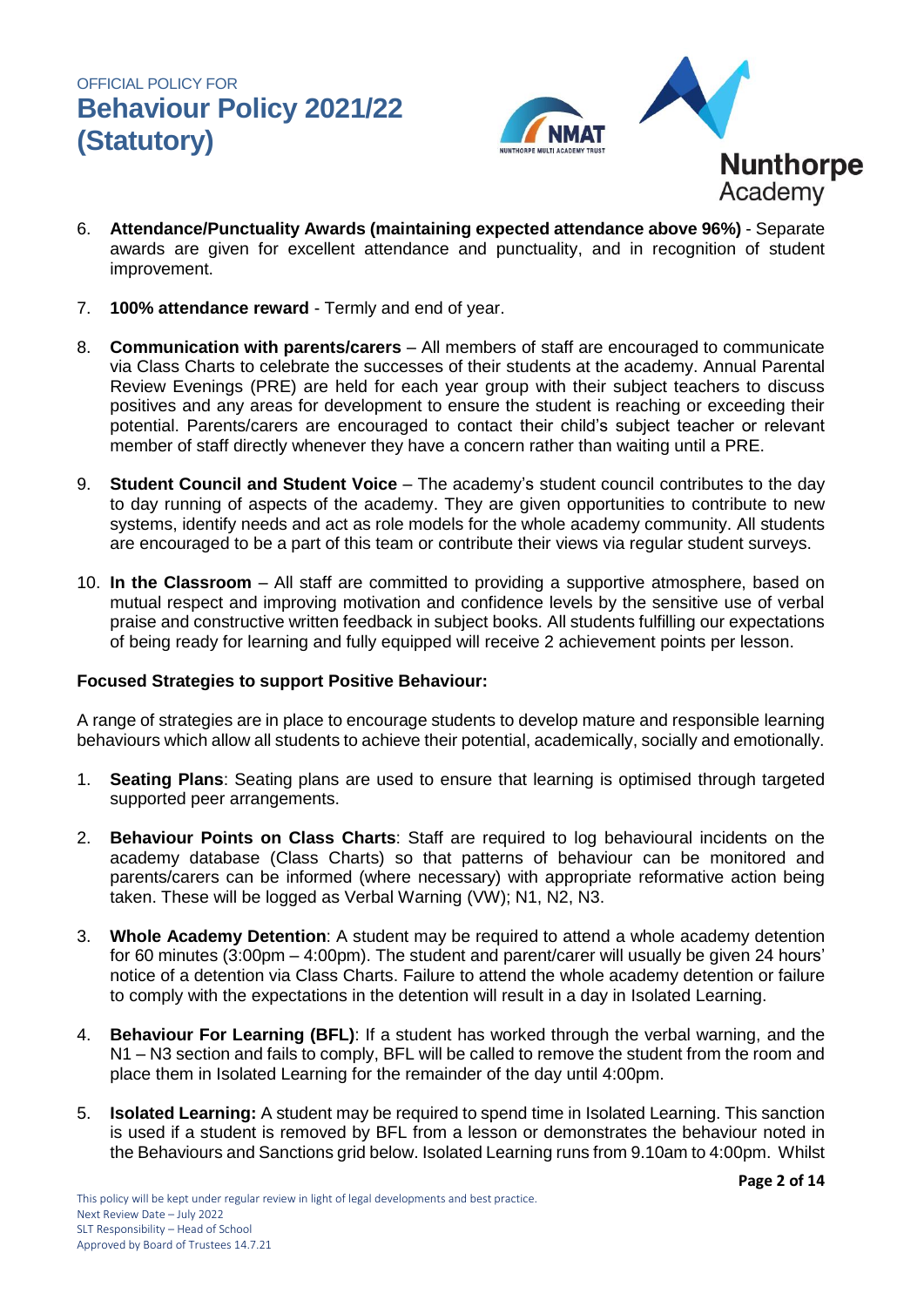

in Isolated Learning the student is expected to complete work and comply with the expectations in Isolated Learning whilst reflecting on what has happened and how to avoid a repetition. Refusal and/or leaving without permission to complete Isolated Learning and/or failure to comply with the expectations within Isolated Learning will result in a Suspension. On return to the Academy, after a readmission meeting with parents/carers, the student will complete the initial Isolated Learning sanction again.

- 6. **Suspension**: More serious or persistent breaches of the academy behaviour policy may result in a student receiving a Suspension. After each Suspension, a readmission meeting is scheduled to allow Academy leaders to telephone or meet in person with the parent/carer and the student to discuss the nature of the behaviour and support or interventions that may be required to modify behaviours
- 7. **Pupil Disciplinary Committee**: For students who meet or exceed 15 days of Suspension within any one term, the governors will meet with the family, Head of School and relevant Pastoral Manager to discuss the latest suspension. This is designed to enable next steps going forward to support the student and hopefully prevent a permanent expulsion.
- 8. **Expulsions**: This will only be used in the most extreme cases where all other options have been considered. In line with the Academy Trust's Articles of Association, Terms of Reference and Schemes of Delegation, the decision to exclude will only be made by the Head of School and/or the Executive Principal. A decision to exclude a student permanently will only be taken in response to serious or persistent breaches of the Academy's policy and where allowing the student to remain in the Academy would seriously harm the education or welfare of the student or others in the Academy.

Incidents which may result in Permanent Expulsion are listed in the grid below. Please note that this is not an exhaustive list.

### **Other Supportive Strategies for Improving Behaviour:**

- **Reports**: For some students monitoring in the form of a report can promote positive behaviours. Students can be placed on report by tutors, pastoral managers or progress leaders. If improvements are not made a student will be placed on SLT Report and they will attend a weekly meeting with a member of the Senior Leadership Team (SLT). Where a student returns from a suspension, a student will be automatically added to SLT Report. Reports are monitored through Class Charts.
- **Contact Home**: More serious misdemeanours or ongoing issues will result in contact home. Where necessary, parents/carers are asked to attend meetings in the academy to address serious or persistent negative behaviour.
- **Pastoral or Thrive Intervention within the Academy Day**: Small groups of students or individuals may be withdrawn from lessons to work towards specific targets to improving their behaviour, social and emotional needs and work output in the academy. Recommendations for this support are made via the Pastoral team.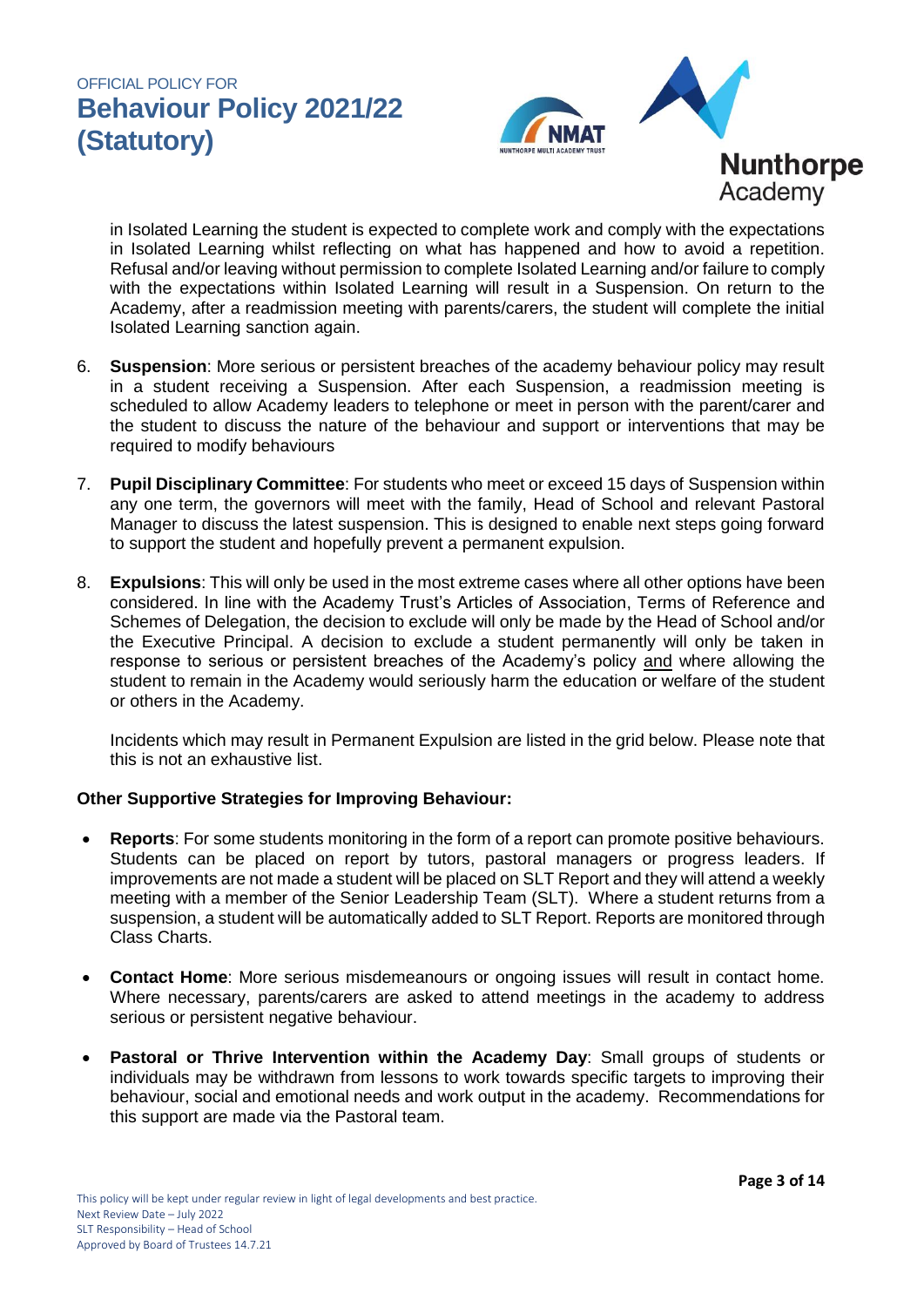

- **Pastoral Support Program (PSP)**: Students identified as requiring additional support may be placed on our Pastoral Support Program.
- **Alternative Provision**: A small number of students who demonstrate more significant challenges with behaviour in the wider academy and/or classroom settings, may be educated on a short-term basis in the Thrive Room. Parents/carers are fully involved with the decision to support their child in this facility and will be required to attend an entry and exit meeting along with 6 weekly review meetings. For some students all academy based resources and provisions have been utilised without impact and full time education is no longer appropriate at the academy. Therefore more long term provisions can be applied for by the academy through the relevant Local Authority to support those at risk of permanent expulsion.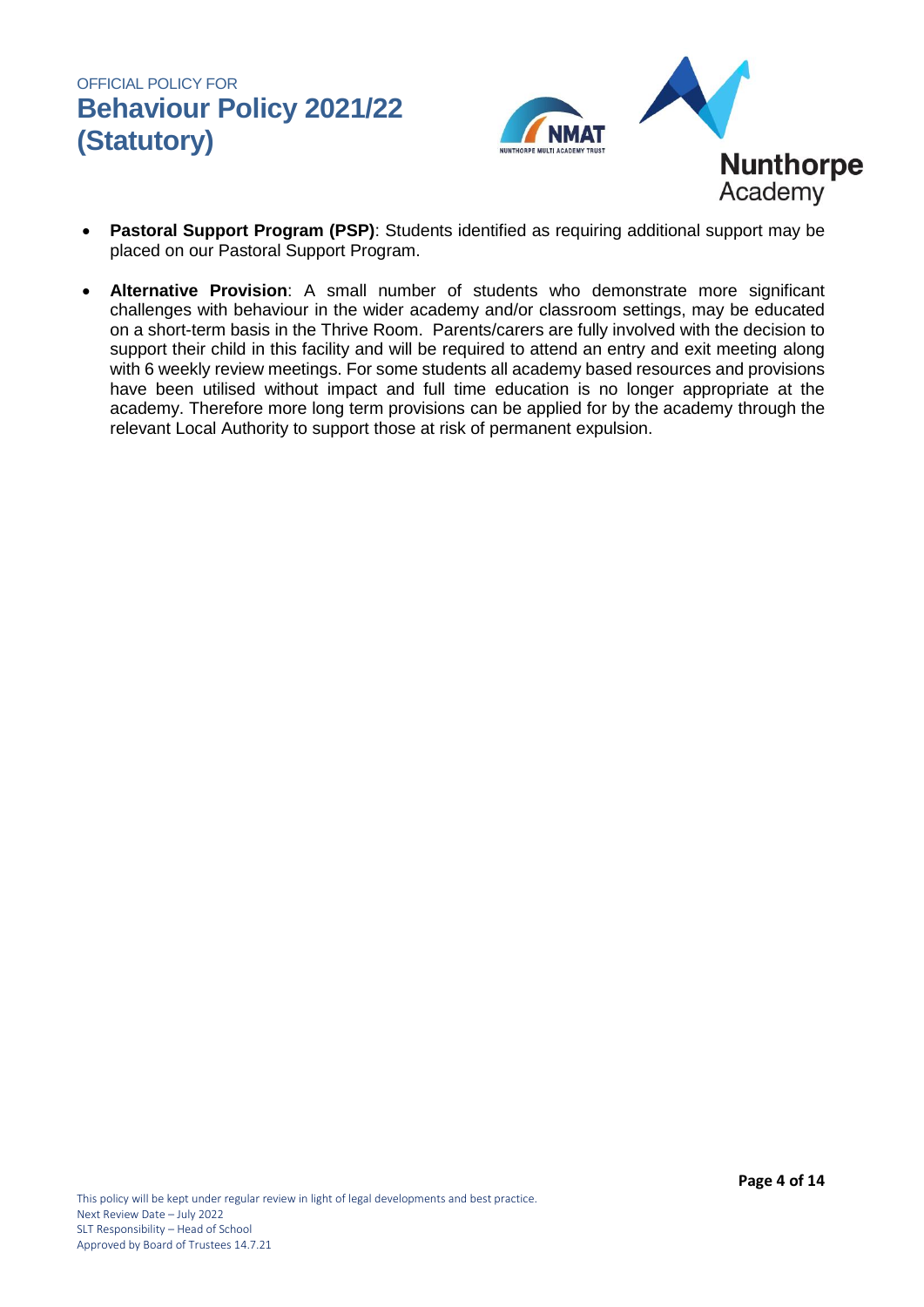

### **Nunthorpe Academy's Classroom Sanctions (including tutor time) within lessons and expectations of staff:**

| <b>Incidents of</b><br><b>Behaviour</b>                           | Academy<br><b>Behaviour</b><br>Level | <b>Actions/Response</b>                                                                                                                                                                                                                                                                                                                              |
|-------------------------------------------------------------------|--------------------------------------|------------------------------------------------------------------------------------------------------------------------------------------------------------------------------------------------------------------------------------------------------------------------------------------------------------------------------------------------------|
| <b>First instance</b><br>of undesirable<br>behaviour              | Verbal Warning<br>(VW)               | Verbal Warning VW (noting the initials of the student on the<br>board).                                                                                                                                                                                                                                                                              |
| <b>Second</b><br>instance of<br>undesirable<br>behaviour          | N <sub>1</sub>                       | <b>Student is issued 1 Behaviour Point.</b><br>Student has N1 wrote next to their initials on the white board.<br>The member of staff explains why the point was issued and<br>warns the student that any future behaviours will result in another<br>behaviour point.                                                                               |
| <b>Third</b> instance<br>of undesirable<br>behaviour              | N <sub>2</sub>                       | <b>Student is issued 2nd Behaviour Point.</b><br>Student has N2 wrote next to their initials on the white board.<br>The member of staff explains why the point was issued and<br>warns the student that any future behaviours will result in another<br>behaviour point.                                                                             |
| <b>Fourth</b><br>instance of<br>undesirable<br>behaviour          | N <sub>3</sub>                       | Student is issued 3rd Behaviour Point and final warning and<br><b>Whole Academy Detention.</b><br>Student has N3 wrote next to their initials on the white board.<br>The member of staff explains why the point was issued and<br>warns the student that any future behaviours will result in a BFL.<br>A detention is issued for the following day. |
| <b>Continued</b><br>demonstration<br>of undesirable<br>behaviours | <b>BFL</b>                           | Student removed from lesson and taken to Isolated Learning<br>to reflect on their behaviour.<br>The student will remain in isolated learning for the rest of the day<br>and until 4:00pm.                                                                                                                                                            |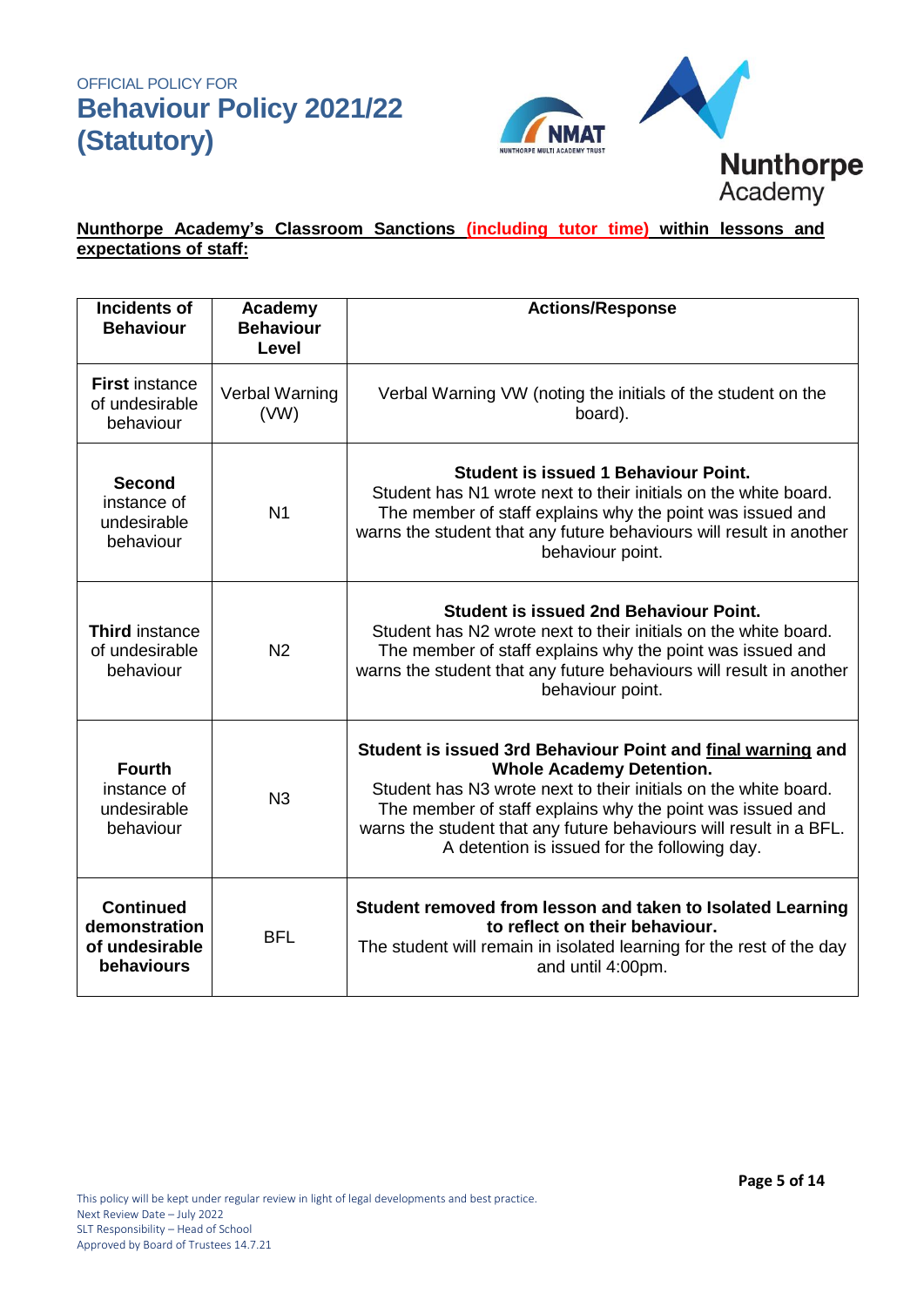

### **Behaviours, Sanctions and Tariff:**

The list below is not exhaustive and the academy reserves the right to apply the sanction which is deemed most appropriate.

| Behaviour                                            | <b>BP Tariff</b> | <b>Possible Sanctions</b> | Imposed by                   |
|------------------------------------------------------|------------------|---------------------------|------------------------------|
| Inappropriate Uniform/Make-up                        | 1 or 2           | N1 or N2                  | Any member of                |
| Arrival to lesson with incorrect/missing             | BP's             |                           | staff.                       |
| equipment.                                           |                  |                           |                              |
| <b>Quality Audience</b><br>$\bullet$                 |                  |                           |                              |
| Relationships                                        |                  |                           |                              |
| Failure to comply with a reasonable                  |                  |                           |                              |
| request.                                             |                  |                           |                              |
| Lack of Effort                                       |                  |                           |                              |
| Missed home learning deadline- First                 |                  |                           |                              |
| Instance.                                            |                  |                           |                              |
| Lack of Organisation                                 |                  |                           |                              |
| Phone Misuse - Phone seen or used                    |                  |                           |                              |
| <b>Dropping Litter</b>                               |                  |                           |                              |
| Corridor- Poor Behaviour                             |                  |                           |                              |
| Social Time- Poor Behaviour                          |                  |                           |                              |
| Remote learning- First instance- Poor                |                  |                           |                              |
| behaviour.                                           |                  |                           |                              |
| Remote learning- First instance- Failure             |                  |                           |                              |
| to switch on camera/microphone when                  |                  |                           |                              |
| asked.                                               |                  |                           |                              |
| Failure to comply with a reasonable<br>$\bullet$     | 3 BP's           | N3 - Whole Academy        | Any member of                |
| request.                                             |                  | detention                 | staff (do not                |
| Silliness/boisterousness on corridors.<br>$\bullet$  |                  |                           | change date set              |
| Persistent Uniform or Make-up<br>$\bullet$           |                  | <b>Whole Academy</b>      | $-$ multiple                 |
| misdemeanour.                                        |                  | Detentions for one        | detentions will              |
| Lateness to the academy or lesson                    |                  | hour 3:00pm to            | be sanctioned                |
| without a valid note (professional                   |                  | 4:00pm.                   | by the Pastoral              |
| judgment).                                           |                  |                           | team).                       |
| No planner (form tutor sets detention).<br>$\bullet$ |                  |                           |                              |
| Lacking equipment (including PE and<br>$\bullet$     |                  |                           | This will be                 |
| D&T 'kit').                                          |                  |                           | recorded on<br>Class Charts. |
| No pencil case- All stationary should be             |                  |                           | When recording               |
| held in a pencil case – clear for KS4                |                  |                           | an out of lesson             |
| (form tutor to complete detailed                     |                  |                           | time detention               |
| equipment check).                                    |                  |                           | please add                   |
| Missing home learning deadline- 2nd                  |                  |                           | reason in the                |
| instance.                                            |                  |                           | notes.                       |
| Going out of bounds at break or lunch.               |                  |                           |                              |
| Use of foul and derogatory language                  |                  |                           |                              |
| towards another student (first instance)             |                  |                           |                              |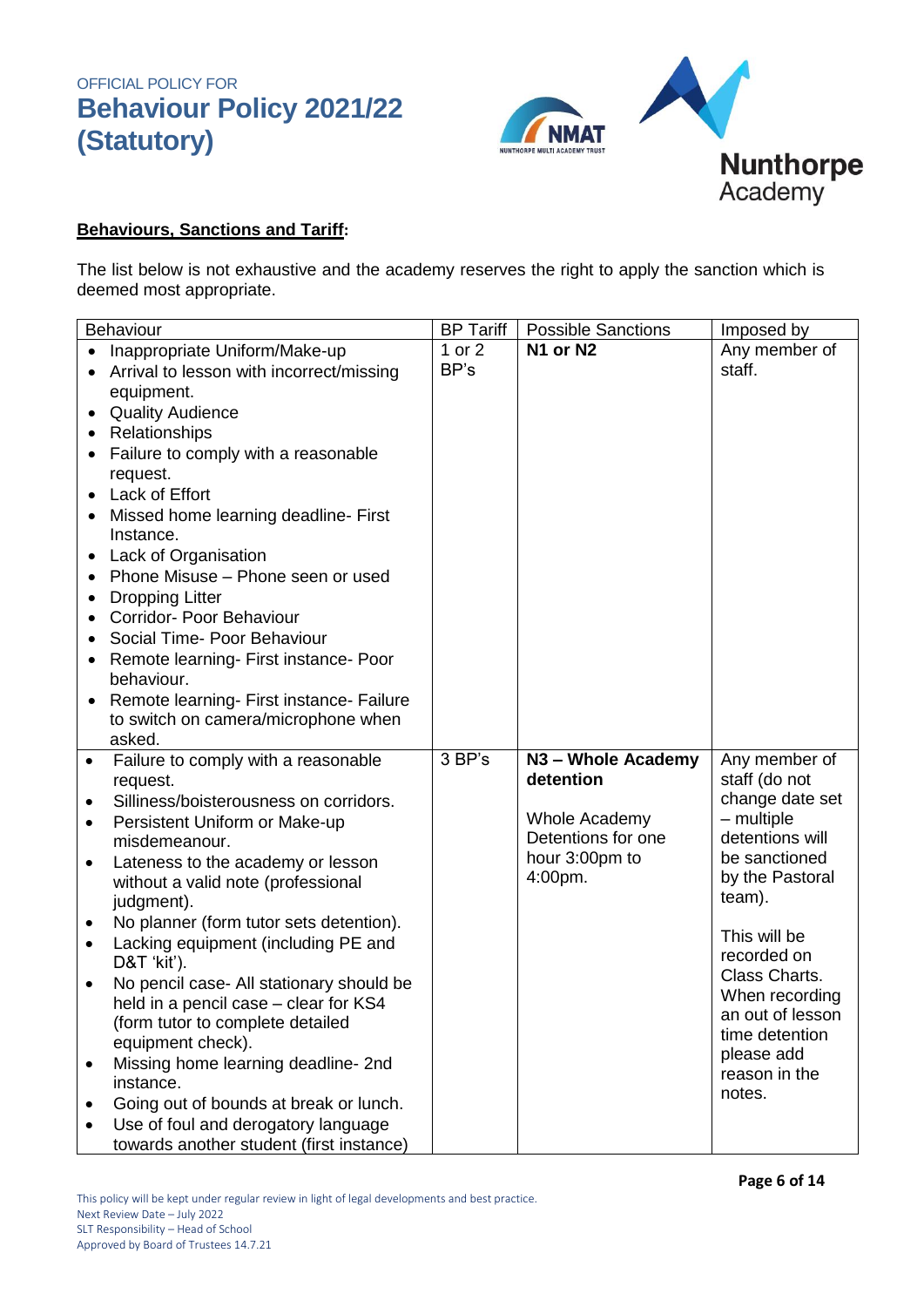



|           | Selling items prohibited within the               |                           |                     |
|-----------|---------------------------------------------------|---------------------------|---------------------|
|           |                                                   |                           |                     |
|           | academy (e.g. sweets, fizzy drinks) $-1^{st}$     |                           |                     |
|           | instance                                          |                           |                     |
| $\bullet$ | Remote learning- 2 <sup>nd</sup> instance of poor |                           |                     |
|           | behaviour, QA or distracted from                  |                           |                     |
|           | learning.                                         |                           |                     |
| $\bullet$ | BFL from a lesson.                                | 1, 2 or 3 days in         | AVP Behaviour,      |
| $\bullet$ | Failing to comply with a reasonable               | <b>Isolated Learning.</b> | HoS and             |
|           | request from On BFL or a senior                   |                           | Executive           |
|           | member of staff.                                  |                           | Principal.          |
| $\bullet$ | Refusal to attend, or poor behaviour in           |                           |                     |
|           |                                                   |                           | This will be        |
|           | Whole Academy Detention.                          |                           | recorded on         |
| ٠         | Persistently demonstrating behaviour              |                           | <b>Class Charts</b> |
|           | warranting a detention (see above                 |                           | and a Pastoral      |
|           | behaviours).                                      |                           | Lead will contact   |
|           | 15-21 BPs- 1 day                                  |                           |                     |
|           | 22-29 BPs-2 days and                              |                           | parents/carers.     |
|           | $30 + BPs - 3 days$                               |                           |                     |
| $\bullet$ | Truancy                                           |                           |                     |
|           | First offence- Smoking/vaping on site             |                           |                     |
|           | and/or be in possession of cigarettes,            |                           |                     |
|           | tobacco and/or vaping paraphernalia.              |                           |                     |
| $\bullet$ | Selling items prohibited within the               |                           |                     |
|           | academy (e.g. sweets, fizzy drinks) $-2nd$        |                           |                     |
|           | 3 <sup>rd</sup> instance                          |                           |                     |
| $\bullet$ | Online/cyber bullying including the               |                           |                     |
|           | sharing of images                                 |                           |                     |
| ٠         | Behaviour which potentially brings the            |                           |                     |
|           | Academy name into disrepute.                      |                           |                     |
| $\bullet$ | Minor assaults or fighting that is not            |                           |                     |
|           | premeditated or planned.                          |                           |                     |
| $\bullet$ | Sexual Harassment- Use of sexual                  |                           |                     |
|           | language towards another student (first           |                           |                     |
|           | instance)                                         |                           |                     |
|           |                                                   | <b>Incidents during</b>   |                     |
|           | Persistent use of foul and derogatory             | remote learning will      |                     |
|           | language towards another student or               | be communicated           |                     |
|           | member of staff.                                  | with parents/carers       |                     |
| $\bullet$ | Homophobic or racist bullying (first              | via telephone.            |                     |
|           | instance)                                         | <b>Sanctions will be</b>  |                     |
| ٠         | Remote learning- Persistent poor                  | considered on return      |                     |
|           | behaviour.                                        | to the academy.           |                     |
| ٠         | Remote learning- Persistent- Failure to           |                           |                     |
|           | switch on camera/microphone when                  |                           |                     |
|           | asked.                                            |                           |                     |
| ٠         | Remote learning- behaviour which                  |                           |                     |
|           | impacts on the safeguarding, learning             |                           |                     |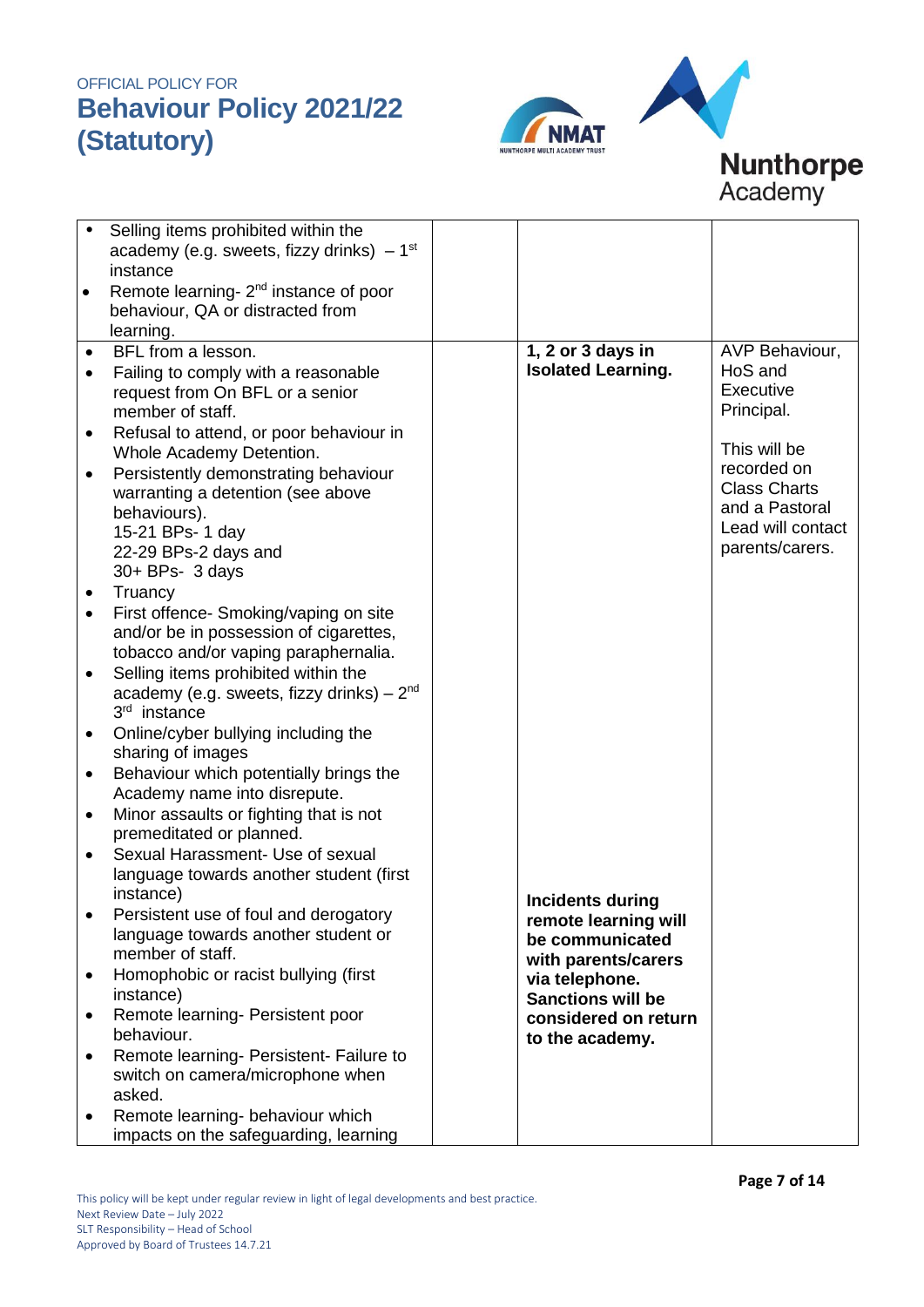

# **Nunthorpe**<br>Academy

|           | and progress of all remote learning<br>users.                                |                              |                     |
|-----------|------------------------------------------------------------------------------|------------------------------|---------------------|
| $\bullet$ | Sexual harassment- Persistent use of                                         | <b>Suspension for either</b> | HoS and             |
|           | sexual language towards another                                              | 1, 2, 3, 4 or 5 days.        | Executive           |
|           | student or member of staff.                                                  |                              | Principal.          |
|           |                                                                              | If a student                 |                     |
| ٠         | Continued failure to comply with a                                           | accumulates 15 days          | This will be        |
|           | reasonable request from a member of                                          | of Suspensions in a          | recorded on         |
|           | staff- Persistent defiance or disruption.                                    | term this will trigger a     | <b>Class Charts</b> |
| $\bullet$ | Refusal to complete Isolated Learning                                        | PDC with Governors.          | and a               |
|           | sanction.                                                                    |                              | readmission         |
| ٠         | Poor behaviour in Isolated Learning                                          | Persistent accrual of        | meeting will be     |
|           | (meeting or exceeding 3 strikes).                                            | Suspensions could            | arranged with       |
| $\bullet$ | Verbal abuse/direct swearing or use of                                       | result in a Permanent        | the parent/carer.   |
|           | derogatory language towards members                                          | Expulsion.                   |                     |
|           | of staff.                                                                    |                              | A PDC will be       |
| ٠         | Wilful vandalism/damage to property.                                         | Possible permanent           | held for            |
| $\bullet$ | Homophobic or racist bullying (second                                        | expulsion.                   | Governors to        |
|           | instance).                                                                   |                              | consider the        |
| $\bullet$ | Persistent, repeated smoking/vaping on                                       | Referral to external         | Head of             |
|           | site and/or be in possession of                                              | agencies where               | School's            |
|           | cigarettes, tobacco and/or vaping<br>paraphernalia.                          | appropriate.                 | decision.           |
|           |                                                                              |                              |                     |
| $\bullet$ | Persistent, repeated selling of items<br>prohibited within the academy (e.g. |                              |                     |
|           | sweets, fizzy drinks, vapes)                                                 |                              |                     |
| $\bullet$ | Persistent bullying including online/cyber                                   |                              |                     |
|           | bullying.                                                                    |                              |                     |
|           | <b>Theft</b>                                                                 |                              |                     |
| $\bullet$ | Making a false allegation against a                                          |                              |                     |
|           | member of staff.                                                             |                              |                     |
| $\bullet$ | Significant behaviour which potentially                                      |                              |                     |
|           | brings the Academy name into disrepute.                                      |                              |                     |
| $\bullet$ | Assaults or second minor assault that is                                     |                              |                     |
|           | not premeditated or planned.                                                 |                              |                     |
|           | Other serious breaches of academy                                            |                              |                     |
|           | rules.                                                                       |                              |                     |
| $\bullet$ | Sexual assault *                                                             |                              |                     |
| $\bullet$ | Possession of drugs, drug paraphernalia                                      |                              |                     |
|           | and/or alcohol related offences.                                             |                              |                     |
| ٠         | Deliberately setting off the fire alarm.                                     |                              |                     |
| $\bullet$ | Serious actual or threatened                                                 | <b>Permanent Expulsion</b>   | HoS and             |
|           | physical/sexual assault against another                                      |                              | Executive           |
|           | student or a member of staff.                                                | Referral to external         | Principal.          |
| ٠         | Serious and/or persistent sexual                                             | agencies where               |                     |
|           | harassment of any student or staff                                           | appropriate.                 | A PDC will be       |
|           | member.                                                                      |                              | held for            |
|           |                                                                              |                              | Governors to        |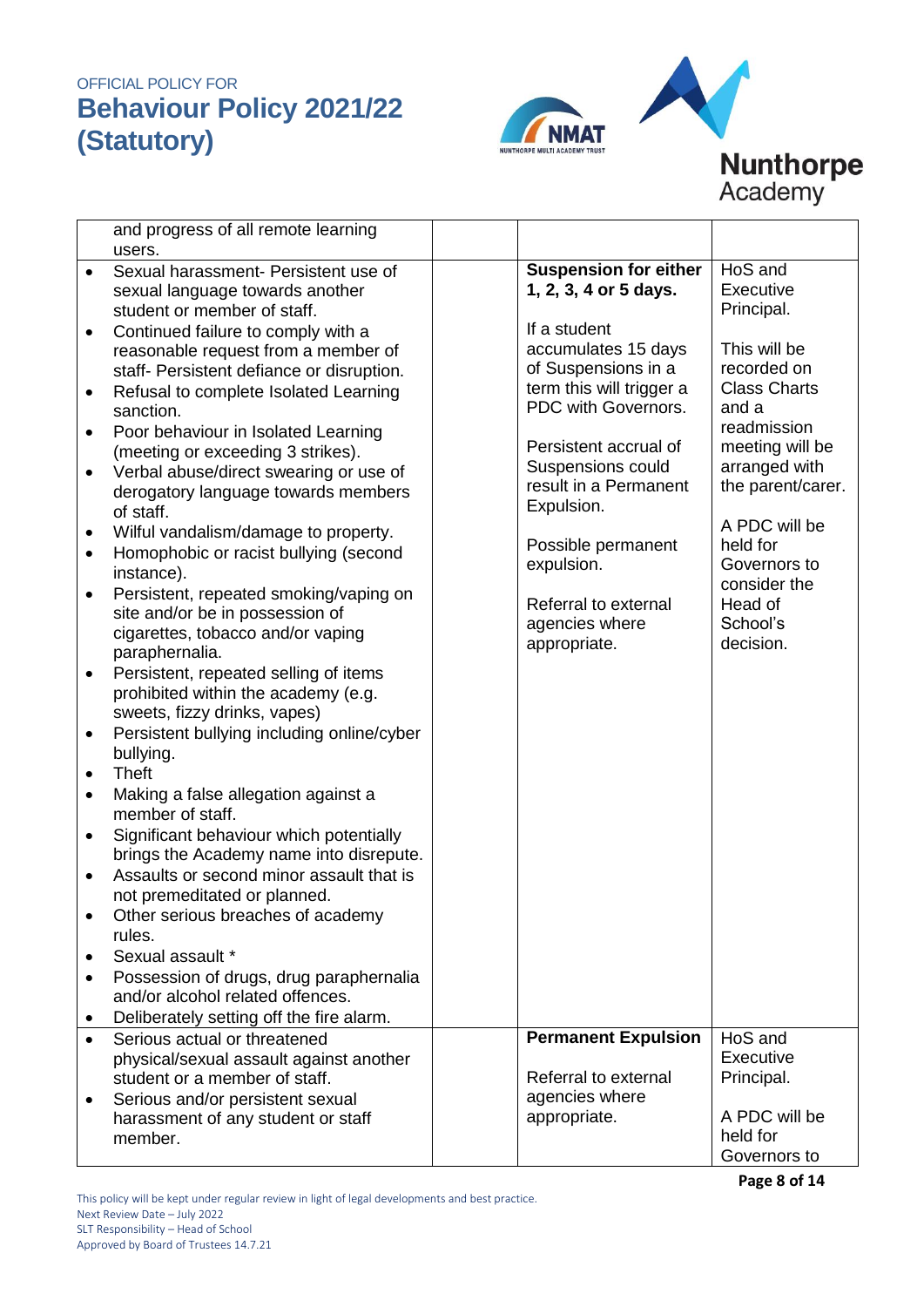

# **Nunthorpe** Academy

|           | Carrying/and or concealing an offensive    |  | consider the |
|-----------|--------------------------------------------|--|--------------|
|           | weapon or an item that could be used as    |  | Head of      |
|           | an offensive weapon.                       |  | School's     |
| $\bullet$ | Making a malicious serious false           |  | decision.    |
|           | allegation against a member of staff.      |  |              |
|           | Potentially placing students, staff and    |  |              |
|           | members of the public in significant       |  |              |
|           | danger or at risk of significant harm.     |  |              |
|           | Repeated verbal abuse of staff.            |  |              |
|           | Persistent disruption and defiance that    |  |              |
|           | may, or may not, be directly linked to the |  |              |
|           | Behaviour Policy.                          |  |              |

**\*definition of 'sexual assault' see DfE 'Sexual violence and sexual harassment between children in schools and colleges' May 2018 and 'Keeping Children Safe in Education' updated annually.** 

#### **NB. A small identified number of students with SEN are entitled to 'reasonable adjustments'. They will receive sanctions for their actions but these will be reasonably adjusted at the discretion of the Head of School and Executive Principal.**

A classroom teacher's role is to address the needs of the student in the classroom, using the Learner Passport, SEND Digest and knowledge of the student; and then to apply Verbal Warning, N1, N2, N3 and set detention as required.

If BFL is called to remove a student from the lesson any 'reasonable adjustment' required here to allow the student to successfully complete their sanction will be applied. E.g. Inclusion or Thrive until 4:00pm.

The academy will undertake restorative work with students when incidents are related to, but not exhaustive to racism, sexual harassment/language/violence, drug misuse and/or derogatory language.

Suspension will be at the Head of School's discretion and may be amended to respond to meet the needs of the student's and their learning plans in place. Where a reasonable adjustment has been required and agreed by the Head of School or Executive Principal these will be written into parental letters to ensure communication is clear and the reason for adjustment made.

**Searching a student:** In some cases it may be necessary to search a student to ensure they do not have inappropriate items on their person within the academy which could cause harm.

Staff at the academy will complete searches without consent in line with DfE guidance 'Searching, screening and confiscation. Advice for headteachers, school staff and governing bodies' January 2018

Items that can be searched for without consent include:

- Knives and weapons
- Alcohol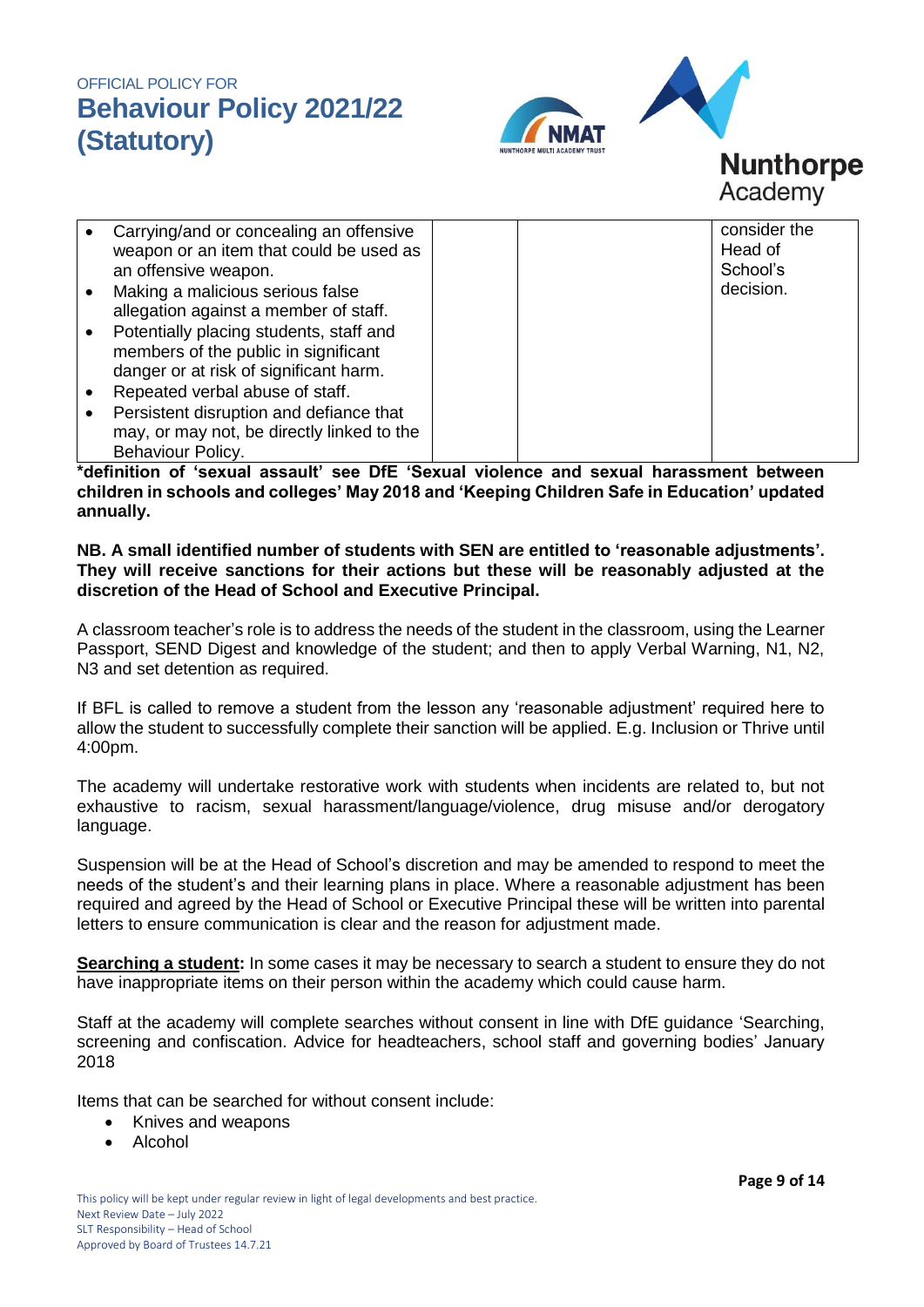

- Illegal drugs
- Stolen items
- Tobacco and cigarette papers
- Fireworks
- Pornographic images
- Any article that the member of staff reasonably suspects has been, or is likely to be, used to commit an offence, or cause personal injury, or damage to property
- Any item identified by the school rules which has been identified in the rules as an item which may be searched for

Phones, and other similar devices, are to be turned off and 'out of sight' when the student walks through the school gate until they leave the site at the end of the day. Any student not following this expectation will have their phone taken from them and it will be placed in the Academy safe until it is collected by a parent/carer. An appropriate sanction will also be issued to the student depending on the severity of their 'phone misuse'.

### **Form time expectations for all:**

- Formal start students line up outside (or stood silently behind chairs if no space on corridor).
- Standards checked daily. Appropriate verbal warning and BP to be applied. No make-up for KS3, discreet foundation only for KS4 – uniform/planner/pencil case. Organisation BP applied and note in planner/forgotten planner page issued where appropriate.
- Formal invite to be seated.
- Register taken.
- If student is late (not in the tutor room or assembly hall) at agreed and communicated start time a late mark is awarded. Add BP in Class Charts and a Whole Academy Detention issued.
- Set up planner for the week, no graffiti, weekly reflection.
- SPM/APM/Progress leaders/SLT Link undertake learning walks.
- Consistently applied expectations and use of behaviour sanctions when required.
- Students running activities so time for 1:1 with students.
- Complete daily activity as per pastoral curriculum.
- Monitoring of AP, BP (15 BP per week or 18 BP's in a HT = On Report), Attendance and Punctuality (refer to 'Attendance Policy').
- Leave students ready to learn.
- Formal finish.
- Students silent behind chairs and dismissed by tutor (check for flow of students on the corridor).
- Calm purposeful exit.

### **Lesson time expectations for all:**

- Staff arrive at rooms and greet students at door (where applicable).
- Formal start -invite to be seated (where applicable).
- Register taken.
- Students arriving late to lesson will be marked as Late on the register and a whole school academy detention is issued via Class Charts.
- Standards, issue VB, N1, N2 or N3 as appropriate.(not for planner or pencil case)
- Consistently applied expectations.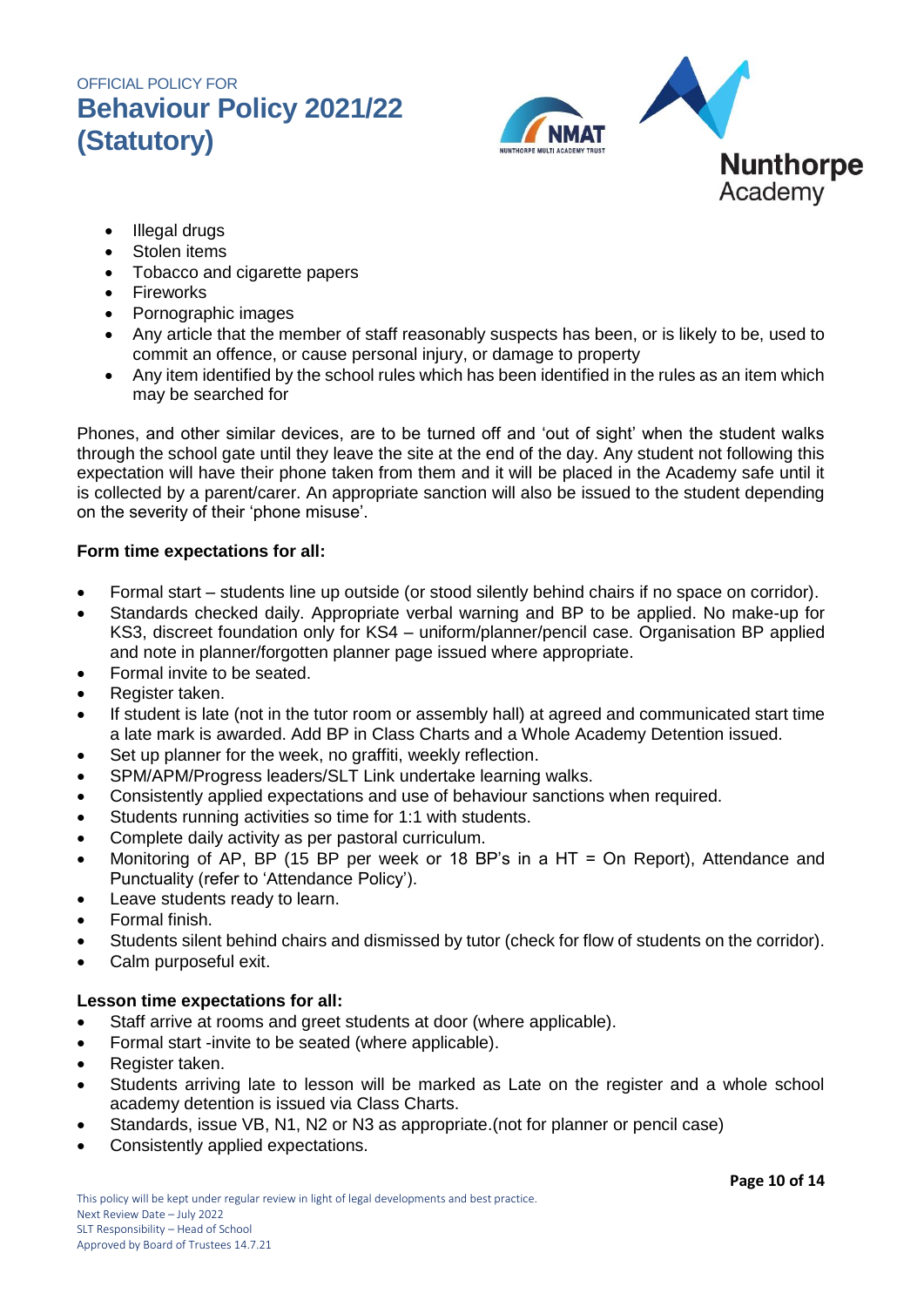

- Quality Audience expected when requested by the teacher (3, 2, 1).
- Structure and routines established.
- Complete learning as per CPM/Medium term planning lessons should be planned for the students in the lesson.
- All students should engage with learning to the best of their ability.
- Award AP for students going beyond expectations.
- All students who are on time, ready and fully equipped for learning allocated 2AP.
- Award BP for students not meeting expectations as per the Classroom sanctions grid above.
- No student should leave a lesson without permission and without a note in their planner explaining the reason.
- Formal finish.
- Students silent behind chairs and dismissed by teacher (check for flow of students on the corridor where applicable).
- Calm purposeful exit (where applicable).

### **Remote learning expectations:**

During occasions where it is expected that there will be a need for learning to be carried out remotely using video. Students should adhere to the following expectations during online video learning:

- To dress appropriately.
- Mute microphones (unless asked otherwise).
- Have camera switched on.
- Be sat in an appropriate place, conducive for learning.
- Not eating.
- Use their full name when signing in.
- To follow all other aspects of the Academy Behaviour policy

If students fail to do the above, staff will ask them to rectify. Continued failure will see the student removed from the online lesson and behaviour sanctions applied in line with the Academy Behaviour policy on return to the academy. Parents/ carers will be contacted via telephone to resolve the matter.

### **Punctuality Expectations:**

 Class teachers to report lateness on Class Charts selecting the 'Late to Lesson' icon in negative behaviour. A whole academy detention should be issued for lateness as per the Behaviour and sanctions grid above.

### **Social time expectations for all:**

- Staff arrive at duty stations on time; greet and interact with students whilst on duty. Support colleagues.
- AM students to remain in central area (covered way/dining room) until 8.20am when staff are on duty (8.30am on Monday for staff briefing).
- Students should be challenged for:
	- Running in inside spaces or on corridors
	- Not following the one way system
	- Not lining up in single file sensibly
	- Using inappropriate or derogatory language
	- Dropping litter
	- Being unkind or inconsiderate of others personal space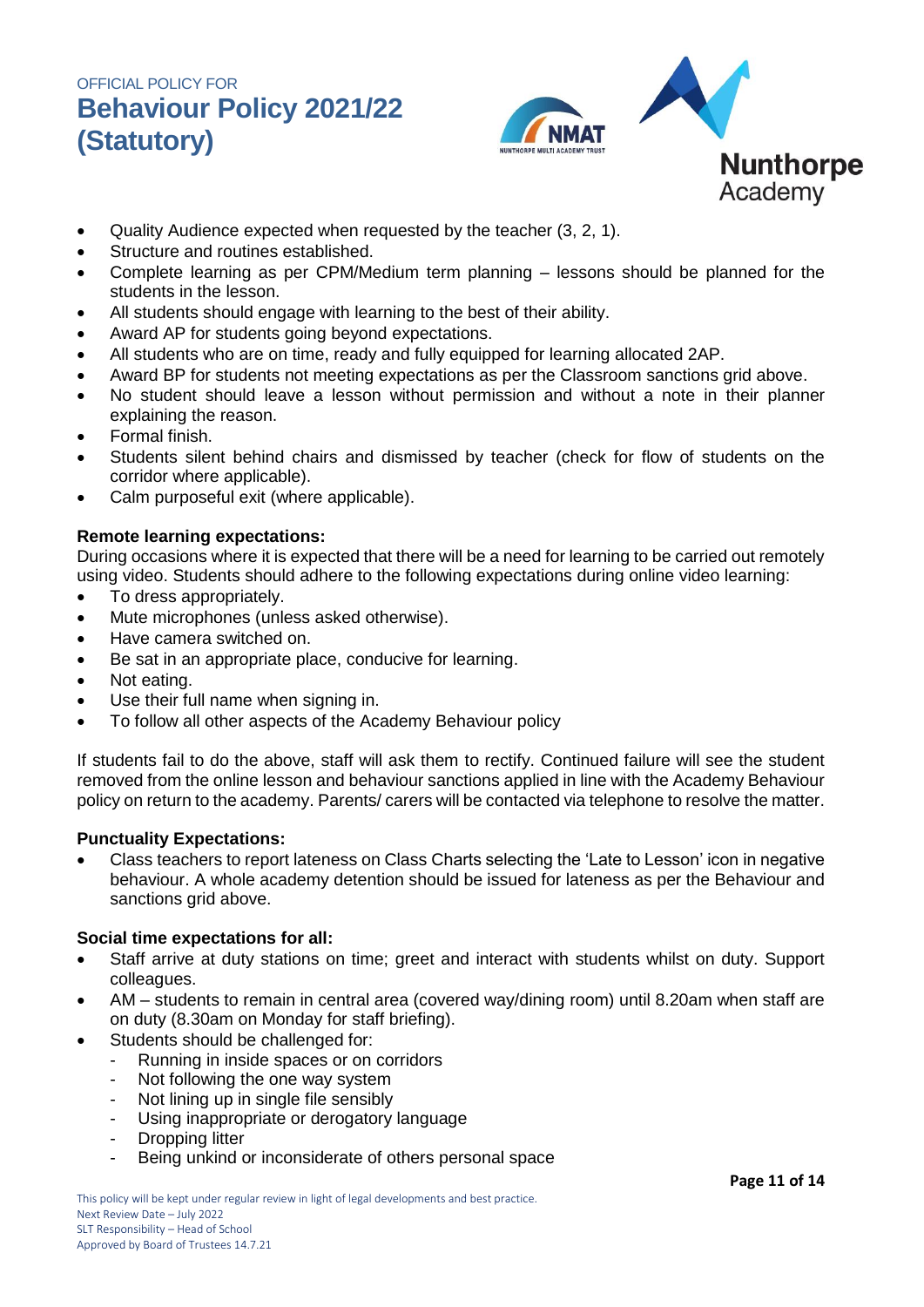

- Excessive volume/gang mentality
- Eating on the corridors
- Chewing gum
- Not following Standards (e.g. make up reapplied at break, replacing earrings, etc.)
- Not sitting down in quads and dining spaces, not giving up seats for those needing to eat when they have finished.
- Consistently applied expectations.
- Structure and routines established.
- Award AP for students going beyond expectations.
- Award BP for students not meeting expectations as per the Classroom sanctions grid above.
- Mobile phones should not be seen or heard. Please confiscate the phone if this is not the case and hand in at main reception for the parent/carer to collect. Encourage students to leave social spaces 5 minutes before the next lesson. 10 minutes on the field. Students should be moved on and ready to learn in the next lesson.

### **Year 11 Celebration Event:**

- If a Year 11 student receives more than one Suspension between 1 September 2021 and 1 June 2022, they will not be invited to the Year 11 Celebration Event.
- At the readmission meeting following the first Suspension, the Senior or Assistant Pastoral Manager must make parents/carers and the student aware that a further Suspension will mean the student is unable to attend the Year 11 Celebration Event. This will be highlighted in the file note which is placed on the students file.
- Following the second Suspension, the student will be notified they are not invited to the Year 11 Celebration Event. This decision will be noted in the Suspension letter.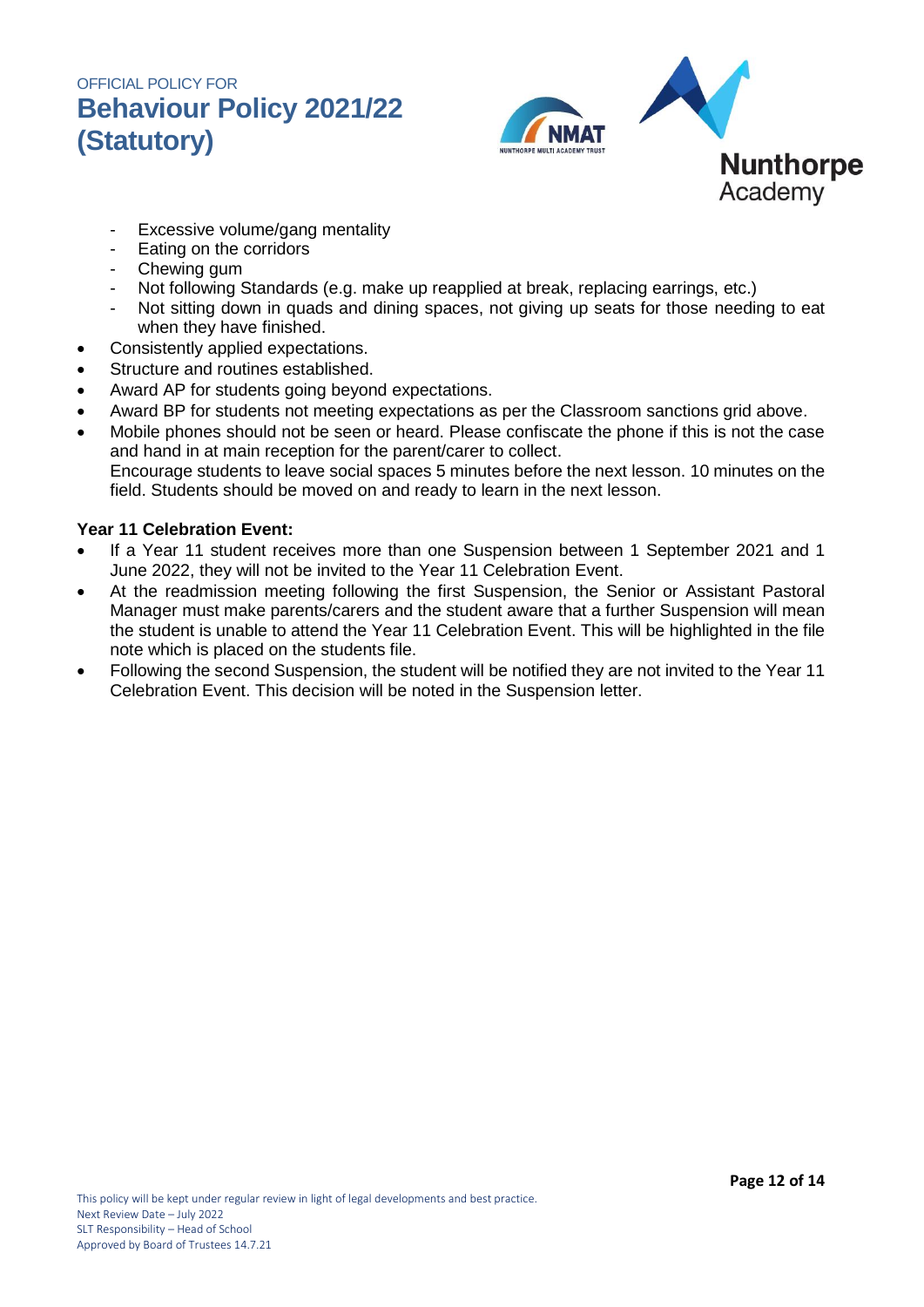

| <b>REPORTS</b>                          |                                                                                                                                                                                                                                                                                                                                                                                                                                      |                                                                                                                                                                                                                                                               |  |  |
|-----------------------------------------|--------------------------------------------------------------------------------------------------------------------------------------------------------------------------------------------------------------------------------------------------------------------------------------------------------------------------------------------------------------------------------------------------------------------------------------|---------------------------------------------------------------------------------------------------------------------------------------------------------------------------------------------------------------------------------------------------------------|--|--|
| Level                                   | <b>Expectations</b>                                                                                                                                                                                                                                                                                                                                                                                                                  | <b>Consequences</b>                                                                                                                                                                                                                                           |  |  |
| Tutor - Report                          | <b>Contacts Parents/Carers to</b><br>$\bullet$<br>inform them.<br>Report completed by every<br>teacher.<br>Attitude/behaviour discussed<br>with tutor on a daily basis.                                                                                                                                                                                                                                                              | APM/SPM Report.<br>$\bullet$                                                                                                                                                                                                                                  |  |  |
| APM/SPM - Report                        | <b>Contacts Parents/Carers to</b><br>$\bullet$<br>inform them.<br>Report completed by every<br>teacher and target ticked or<br>crossed<br>Progress/behaviour discussed<br>with APM/SPM on a weekly<br>daily basis.<br>Contact parents to discuss<br>any concerns arising whilst on<br>report.                                                                                                                                        | Whole Academy Detention for<br>$\bullet$<br>failed report/poor lesson/not<br>meeting majority of targets.<br>Parental Meeting.<br>٠<br>Possible extension to<br>reporting period and moved<br>onto the Pastoral Support<br>Program (PSP).<br>SLT Link Report. |  |  |
| Y7/11 Progress Leader<br>- Report Card  | <b>Contacts Parents/Carers to</b><br>$\bullet$<br>inform them.<br>Report completed by every<br>teacher and target ticked or<br>crossed<br>Progress/behaviour discussed<br>with Y7/Y11 PL on a weekly<br>basis.<br>Contact parents to discuss<br>any concerns arising whilst on<br>report.                                                                                                                                            | Whole Academy Detention for<br>$\bullet$<br>failed report/poor lesson/not<br>meeting majority of targets.<br>Parental Meeting.<br>٠<br>Possible extension to<br>reporting period.<br>SLT Link Report.                                                         |  |  |
| SLT Link - Report<br>Card or Monitoring | <b>APM/SPM contacts</b><br>$\bullet$<br>Parents/Carers to inform<br>them.<br>SLT Report 1-2-1 meetings to<br>discuss behaviour and<br>attendance plus targets<br>Progress/behaviour discussed<br>with SLT Link twice a week for<br>a fortnight<br>Inform parents/carers of<br>success or hold a meeting to<br>discuss any concerns arising<br>whilst on report - Pre PSP.<br>Pre Suspension Meeting) held<br>where deemed necessary. | Isolated Learning.<br>$\bullet$<br>Pre Suspension Meeting.<br>PSP.<br>VP/P Report.                                                                                                                                                                            |  |  |